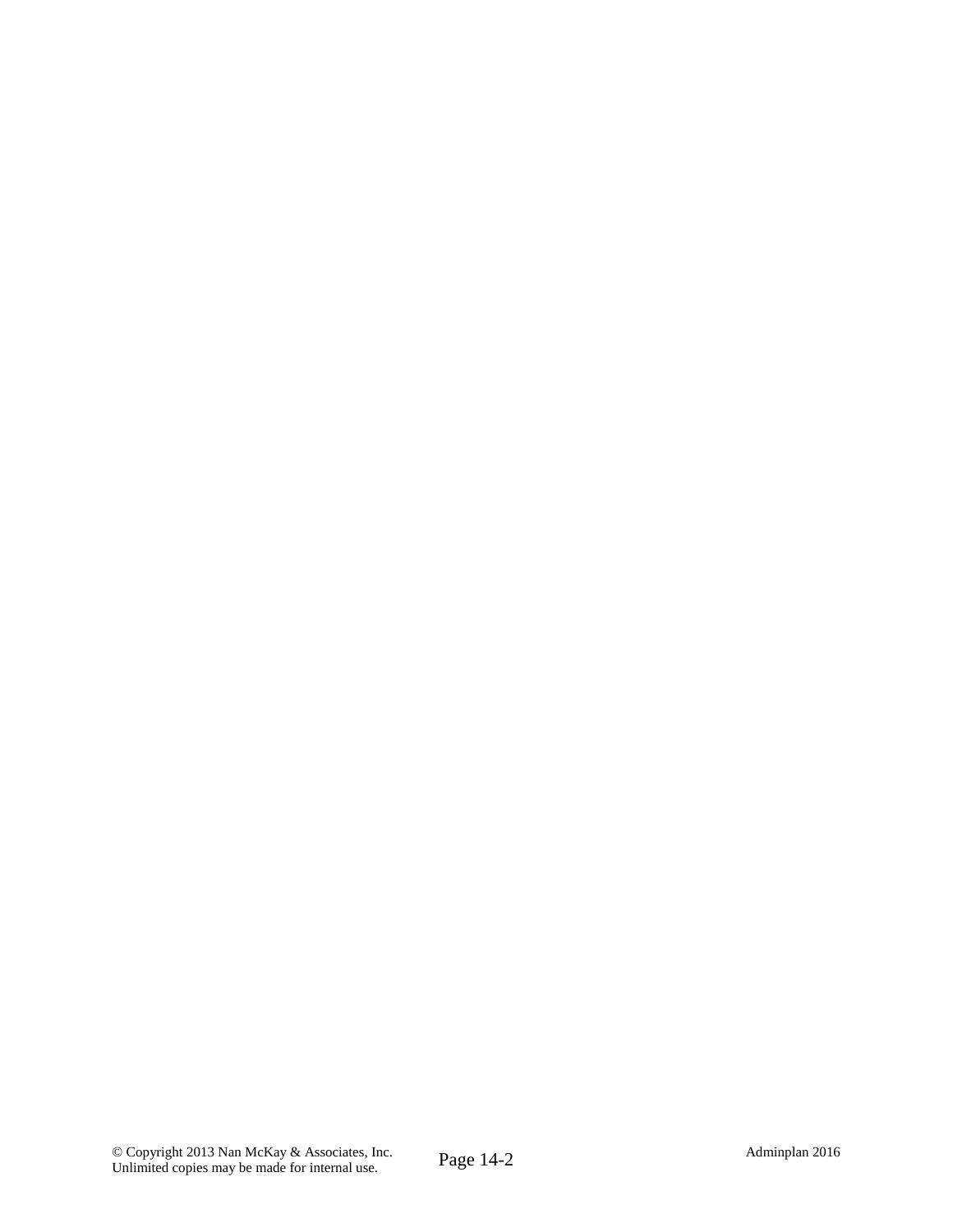## **PART I: PREVENTING, DETECTING, AND INVESTIGATING ERRORS AND PROGRAM ABUSE**

# **14-I.A. PREVENTING ERRORS AND PROGRAM ABUSE**

HUD created the Enterprise Income Verification (EIV) system to provide PHAs with a powerful tool for preventing errors and detecting program abuse. PHAs are required to use the EIV system in its entirety in accordance with HUD administrative guidance [24 CFR 5.233]. PHAs are further required to:

- Provide applicants and participants with form HUD-52675, "Debts Owed to PHAs and Terminations"
- Require all adult members of an applicant or participant family to acknowledge receipt of form HUD-52675 by signing a copy of the form for retention in the family file

#### PHA Policy

To ensure that the PHA's HCV program is administered according to the highest ethical and legal standards, the PHA will employ a variety of techniques to ensure that both errors and intentional program abuse are rare.

The PHA will discuss program compliance and integrity issues during the voucher briefing sessions described in Chapter 5.

The PHA will provide each applicant and participant with a copy of "Is Fraud Worth It?" (form HUD-1141-OIG), which explains the types of actions a family must avoid and the penalties for program abuse.

The PHA will provide each applicant and participant with a copy of "What You Should Know about EIV," a guide to the Enterprise Income Verification (EIV) system published by HUD as an attachment to Notice PIH 2010-19. In addition, the PHA will require the head of each household to acknowledge receipt of the guide by signing a copy for retention in the family file.

The PHA will place a warning statement about the penalties for fraud (as described in 18 U.S.C. 1001 and 1010) on key PHA forms and form letters that request information from a family or owner.

PHA staff will be required to review and explain the contents of all HUD- and PHA-required forms prior to requesting family member signatures.

At every regular reexamination, PHA staff will explain any changes in HUD regulations or PHA policy that affect program participants.

The PHA will provide owners with ongoing information about the program, with an emphasis on actions and situations to avoid.

The PHA will provide each PHA employee with the necessary training on program rules and the organization's standards of conduct and ethics.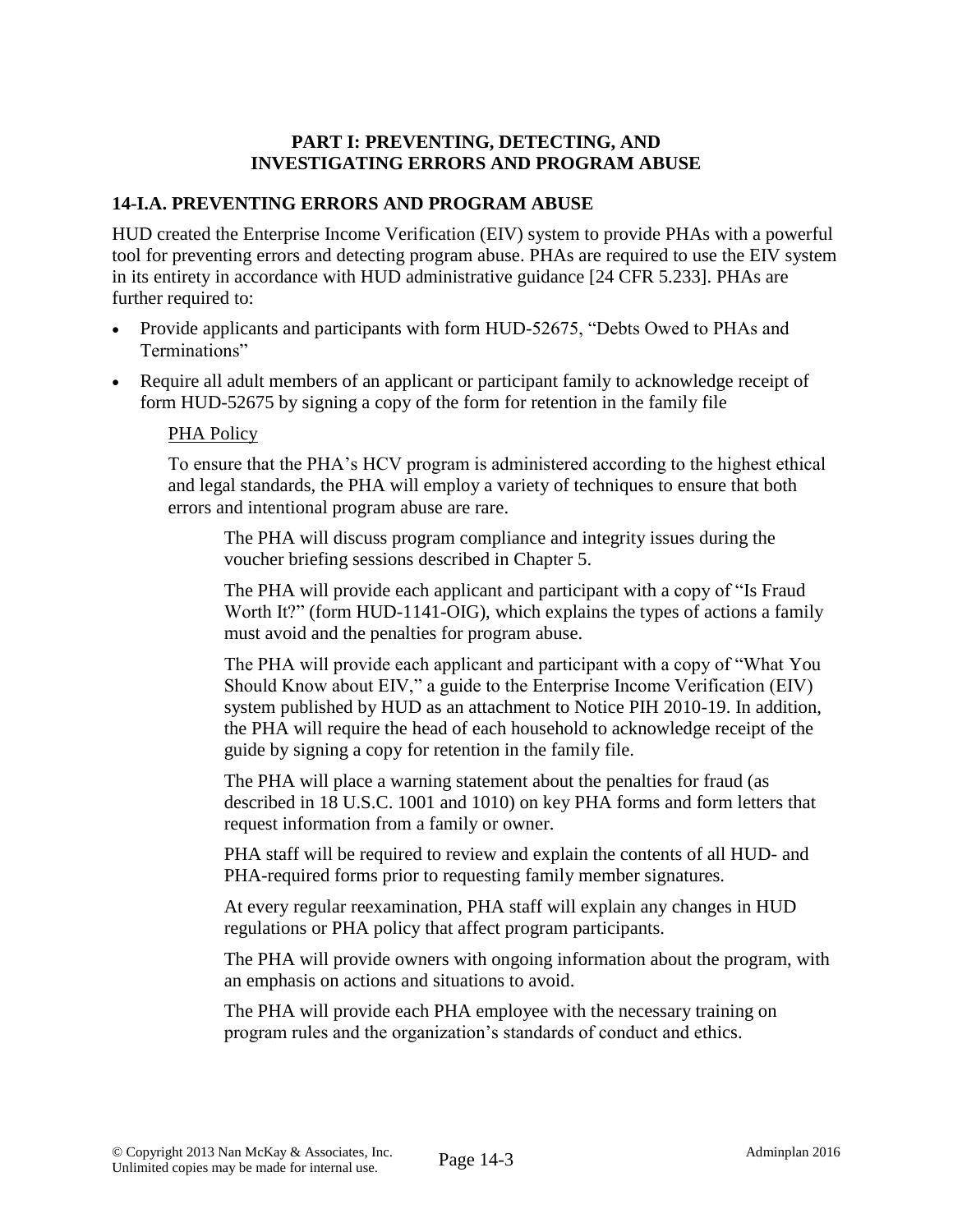For purposes of this chapter the term *error* refers to an unintentional error or omission. *Program abuse or fraud* refers to a single act or pattern of actions that constitute a false statement, omission, or concealment of a substantial fact, made with the intent to deceive or mislead.

# **14-I.B. DETECTING ERRORS AND PROGRAM ABUSE**

In addition to taking steps to prevent errors and program abuse, the PHA will use a variety of activities to detect errors and program abuse.

### **Quality Control and Analysis of Data**

Under the Section 8 Management Assessment Program (SEMAP), HUD requires the PHA to review a random sample of tenant records annually to determine if the records conform to program requirements and to conduct quality control inspections of a sample of units to ensure HQS compliance [24 CFR, Part 985]. (See Chapter 16 for additional information about SEMAP requirements).

### PHA Policy

In addition to the SEMAP quality control requirements, the PHA will employ a variety of methods to detect errors and program abuse.

The PHA routinely will use HUD and other non-HUD sources of up-front income verification. This includes The Work Number and any other private or public databases available to the PHA.

At each annual reexamination, current information provided by the family will be compared to information provided at the last annual reexamination to identify inconsistencies and incomplete information.

The PHA will compare family-reported income and expenditures to detect possible unreported income.

# **Independent Audits and HUD Monitoring**

OMB Circular A-133 requires all PHAs that expend \$500,000 or more in federal awards annually to have an independent audit (IPA). In addition, HUD conducts periodic on-site and automated monitoring of PHA activities and notifies the PHA of errors and potential cases of program abuse.

#### PHA Policy

The PHA will use the results reported in any IPA or HUD monitoring reports to identify potential program abuses as well as to assess the effectiveness of the PHA's error detection and abuse prevention efforts.

#### **Individual Reporting of Possible Errors and Program Abuse**

#### PHA Policy

The PHA will encourage staff, program participants, and the public to report possible program abuse.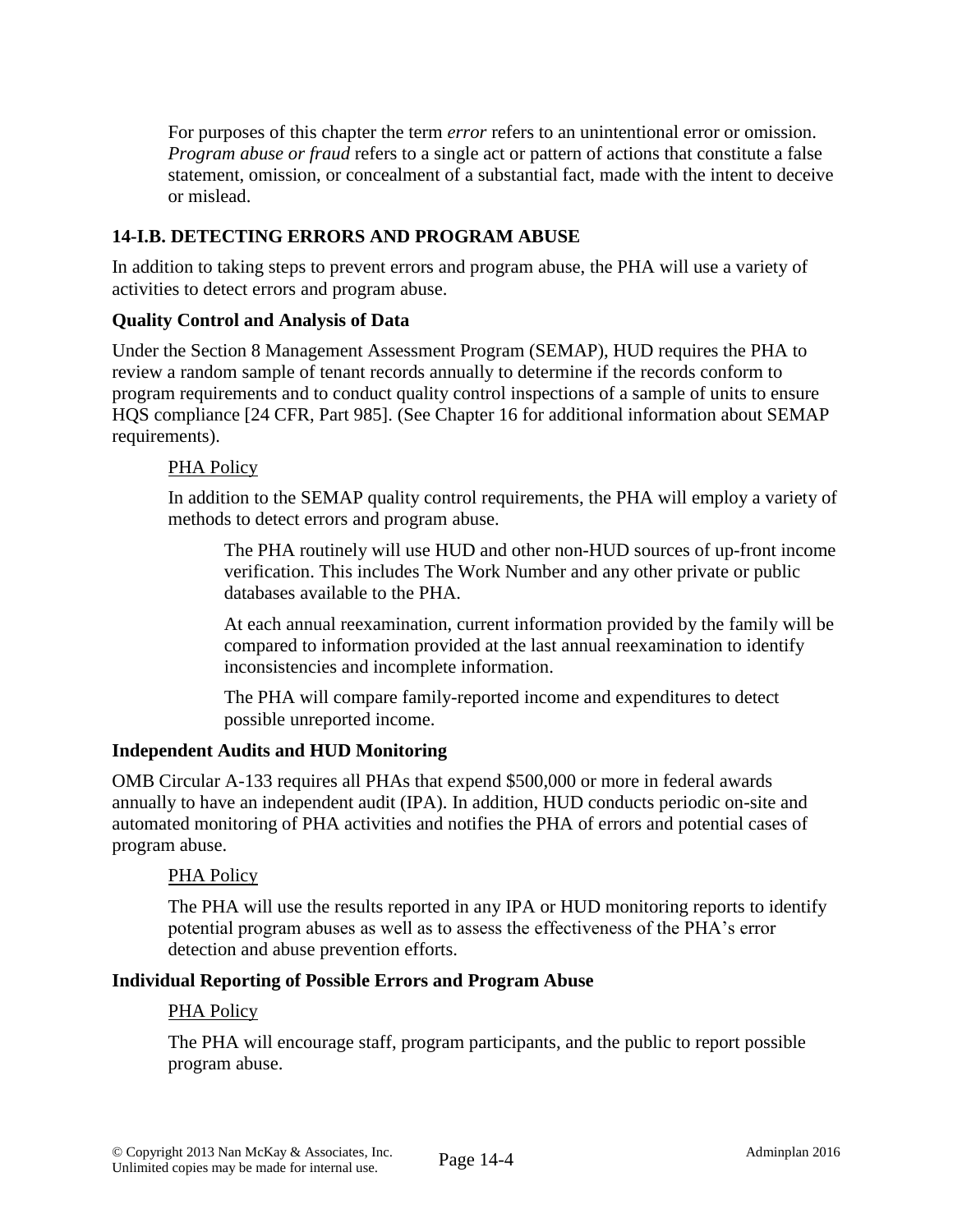# **14-I.C. INVESTIGATING ERRORS AND PROGRAM ABUSE**

## **When the PHA Will Investigate**

#### PHA Policy

The PHA will review all referrals, specific allegations, complaints, and tips from any source including other agencies, companies, and individuals, to determine if they warrant investigation. In order for the PHA to investigate, the allegation must contain at least one independently verifiable item of information, such as the name of an employer or the name of an unauthorized household member.

The PHA will investigate when inconsistent or contradictory information is detected through file reviews and the verification process.

#### **Consent to Release of Information [24 CFR 982.516]**

The PHA may investigate possible instances of error or abuse using all available PHA and public records. If necessary, the PHA will require HCV families to sign consent forms for the release of additional information.

#### **Analysis and Findings**

#### PHA Policy

The PHA will base its evaluation on a preponderance of the evidence collected during its investigation.

*Preponderance of the evidence* is defined as evidence which is of greater weight or more convincing than the evidence which is offered in opposition to it; that is, evidence that as a whole shows that the fact sought to be proved is more probable than not. Preponderance of evidence may not be determined by the number of witnesses, but by the greater weight of all evidence.

For each investigation the PHA will determine (1) whether an error or program abuse has occurred, (2) whether any amount of money is owed the PHA, and (3) what corrective measures or penalties will be assessed.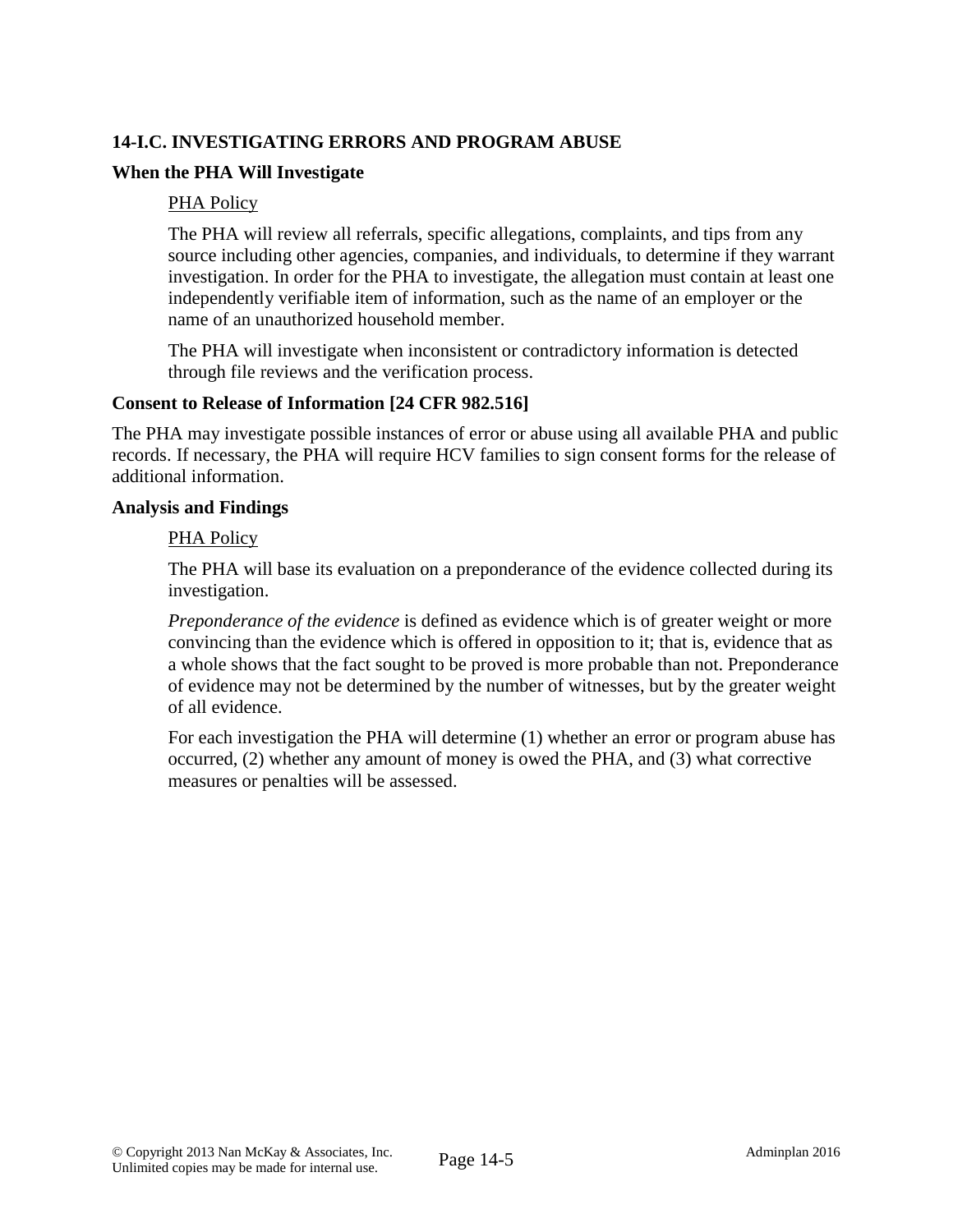## **Consideration of Remedies**

All errors and instances of program abuse must be corrected prospectively. Whether the PHA will enforce other corrective actions and penalties depends upon the nature of the error or program abuse.

### PHA Policy

In the case of family-caused errors or program abuse, the PHA will take into consideration (1) the seriousness of the offense and the extent of participation or culpability of individual family members, (2) any special circumstances surrounding the case, (3) any mitigating circumstances related to the disability of a family member, (4) the effects of a particular remedy on family members who were not involved in the offense.

In the case of owner-caused errors or program abuse, the PHA will take into consideration (1) the seriousness of the offense, (2) the length of time since the violation has occurred, and (3) the effects of a particular remedy on family members who were not involved in the offense.

#### **Notice and Appeals**

### PHA Policy

The PHA will inform the relevant party in writing of its findings and remedies within 10 business days of the conclusion of the investigation. The notice will include (1) a description of the error or program abuse, (2) the basis on which the PHA determined the error or program abuses, (3) the remedies to be employed, and (4) the family's right to appeal the results through the informal review or hearing process, if applicable (see Chapter 16).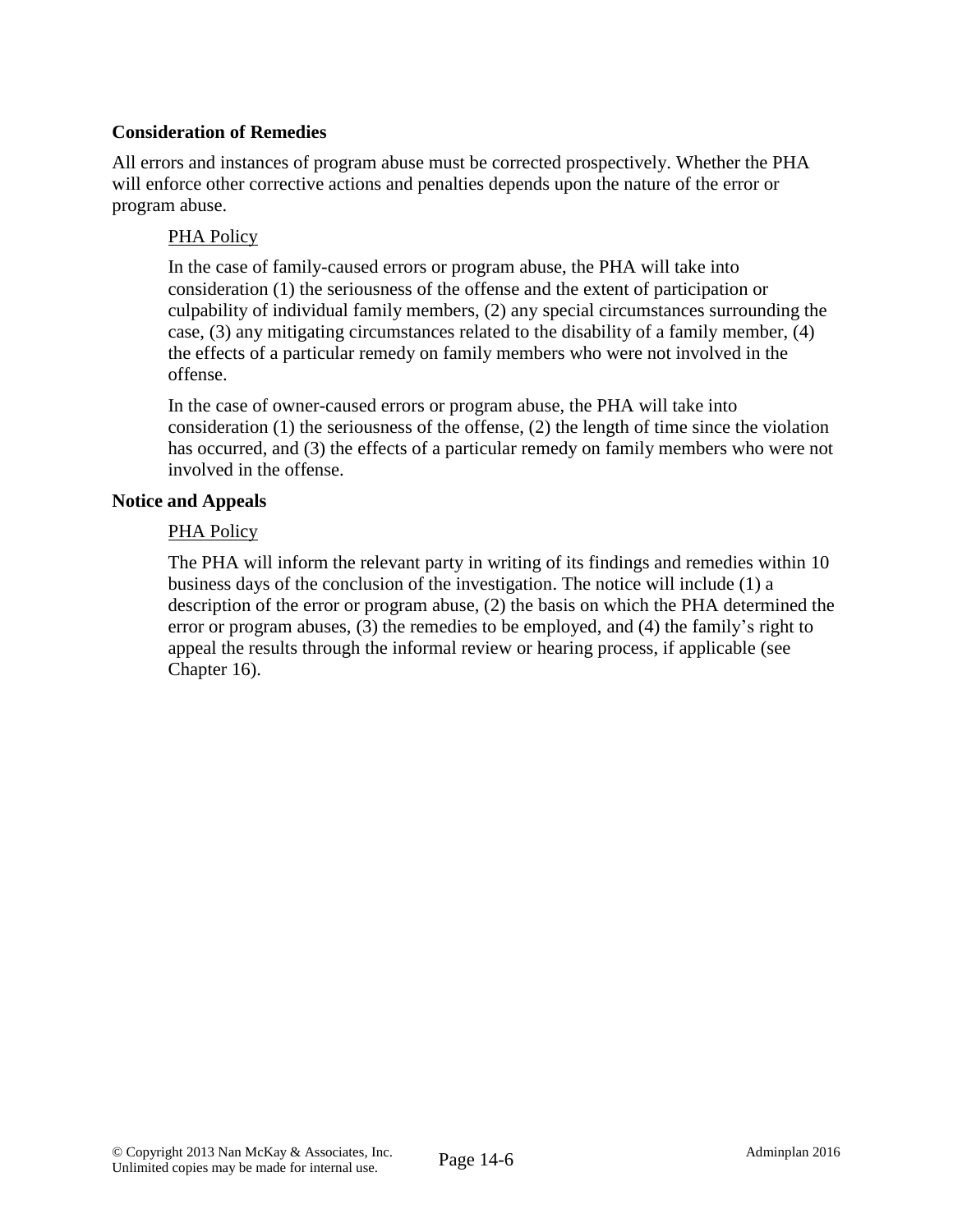# **PART II: CORRECTIVE MEASURES AND PENALTIES**

### **14-II.A. SUBSIDY UNDER- OR OVERPAYMENTS**

A subsidy under- or overpayment includes (1) an incorrect housing assistance payment to the owner, (2) an incorrect family share established for the family, and (3) an incorrect utility reimbursement to a family.

#### **Corrections**

Whether the incorrect subsidy determination is an overpayment or underpayment of subsidy, the PHA must promptly correct the HAP, family share, and any utility reimbursement prospectively.

#### PHA Policy

Increases in the family share will be implemented on the first of the month following a written 30-day notice.

Any decreases in family share will become effective the first of the month following the discovery of the error.

#### **Reimbursement**

Whether the family or owner is required to reimburse the PHA or the PHA is required to make retroactive subsidy payments to the owner or family depends upon which party is responsible for the incorrect subsidy payment and whether the action taken was an error or program abuse. Policies regarding reimbursement are discussed in the three sections that follow.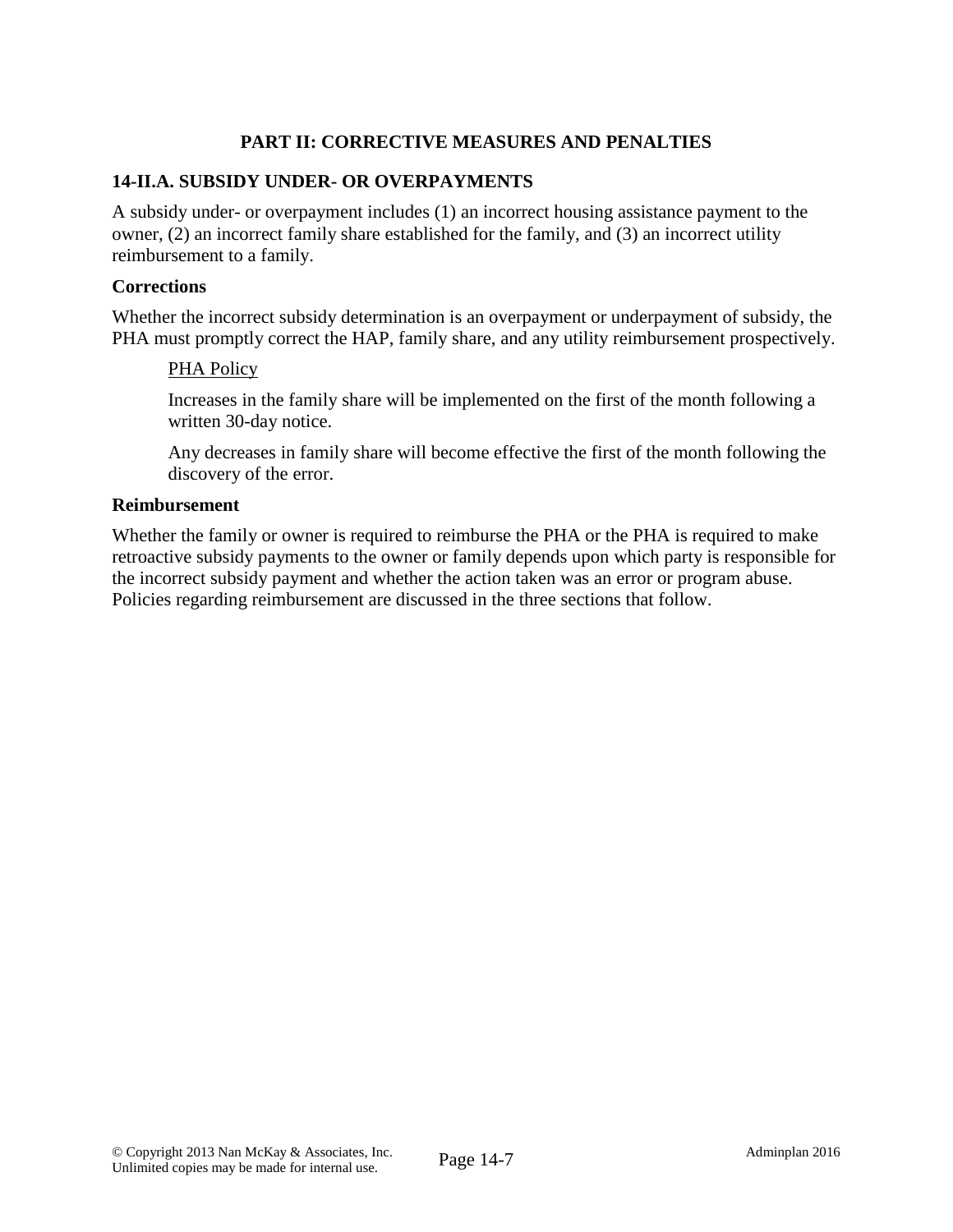# **14-II.B. FAMILY-CAUSED ERRORS AND PROGRAM ABUSE**

Family obligations and general administrative requirements for participating in the program are discussed throughout this plan. This section deals specifically with errors and program abuse by family members.

An incorrect subsidy determination caused by a family generally would be the result of incorrect reporting of family composition, income, assets, or expenses, but also would include instances in which the family knowingly allows the PHA to use incorrect information provided by a third party.

# **Family Reimbursement to PHA [HCV GB pp. 22-12 to 22-13]**

# PHA Policy

In the case of family-caused errors or program abuse, the family will be required to repay any excess subsidy received. The PHA may, but is not required to, offer the family a repayment agreement in accordance with Chapter 16. If the error or abuse is discovered/disclosed within the first 3 months, any rent increase will be immediately effective on the first of the next month. If the error or abuse is discovered/disclosed between the third and sixth month, a payment plan will be arranged. If the family fails to repay the excess subsidy, the PHA will terminate the family's assistance in accordance with the policies in Chapter 12. If the error or abuse is discovered/disclosed after 6 months, the PHA will terminate the family's assistance in accordance with the policies in Chapter 12, unless there are extenuating circumstances. The PHA will only offer this process once. If error or abuse happens a second time, the PHA will terminate the family's assistance in accordance with the policies in Chapter 12.

# **PHA Reimbursement to Family [HCV GB p. 22-12]**

# PHA Policy

The PHA will not reimburse the family for any underpayment of assistance when the underpayment clearly is caused by the family.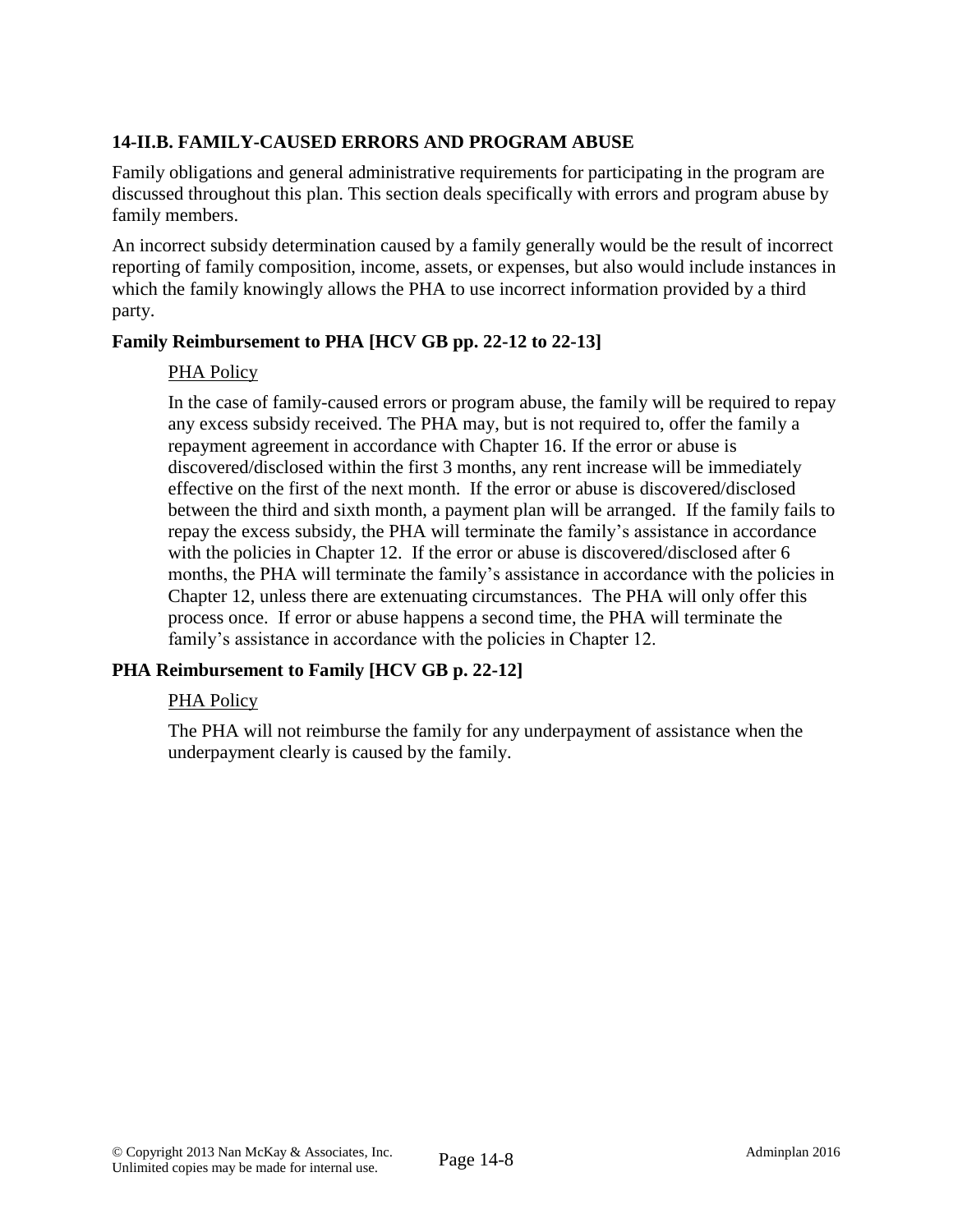# **Prohibited Actions**

An applicant or participant in the HCV program must not knowingly:

- Make a false statement to the PHA [Title 18 U.S.C. Section 1001].
- Commit fraud, bribery, or any other corrupt or criminal act in connection with any federal housing program  $[24 \text{ CFR } 982.552(c)(iv)].$

#### PHA Policy

Any of the following will be considered evidence of family program abuse:

Payment to the owner in excess of amounts authorized by the PHA for rent, security deposit, and additional services

Offering bribes or illegal gratuities to the PHA Board of Commissioners, employees, contractors, or other PHA representatives

Offering payments or other incentives to the owner or a third party as an inducement for the third party to make false or misleading statements to the PHA on the family's behalf

Use of a false name or the use of falsified, forged, or altered documents

Intentional misreporting of family information or circumstances (e.g. income, family composition)

Omitted facts that were obviously known by a family member (e.g., not reporting employment income)

Admission of program abuse by an adult family member

The PHA may determine other actions to be program abuse based upon a preponderance of the evidence, as defined earlier in this chapter.

#### **Penalties for Program Abuse**

In the case of program abuse caused by a family the PHA may, at its discretion, impose any of the following remedies.

- The PHA may require the family to repay excess subsidy amounts paid by the PHA, as described earlier in this section.
- The PHA may require, as a condition of receiving or continuing assistance, that a culpable family member not reside in the unit. See policies in Chapter 3 (for applicants) and Chapter 12 (for participants).
- The PHA may deny or terminate the family's assistance following the policies set forth in Chapter 3 and Chapter 12 respectively.
- The PHA may refer the family for state or federal criminal prosecution as described in section 14-II.E.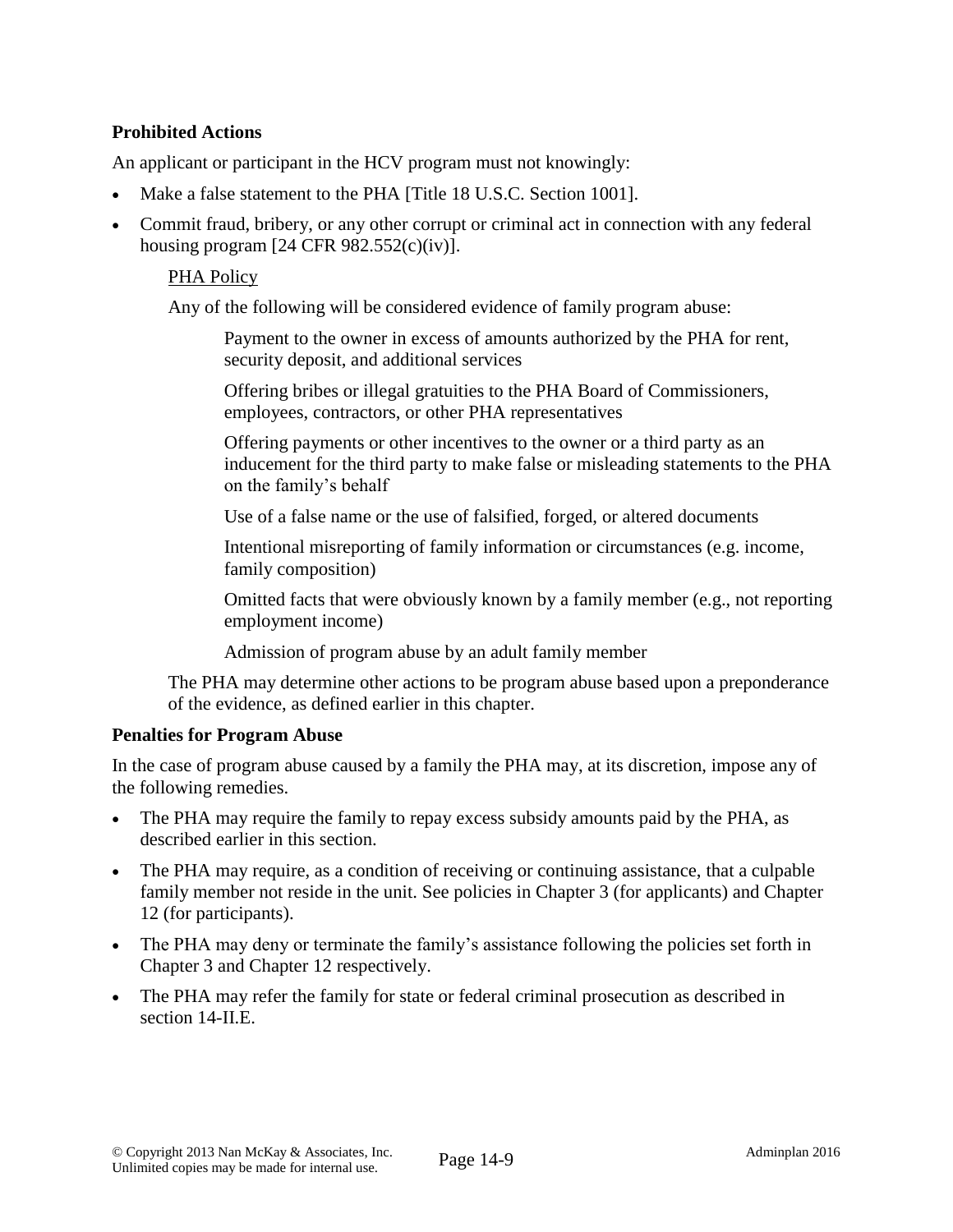# **14-II.C. OWNER-CAUSED ERROR OR PROGRAM ABUSE**

Owner requirements that are part of the regular process of offering, leasing, and maintaining a unit (e.g., HQS compliance, fair housing) are addressed in the appropriate chapters of this plan. This section focuses on errors and program abuse by owners.

An incorrect subsidy determination caused by an owner generally would be the result of an incorrect owner statement about the characteristics of the assisted unit (e.g., the number of bedrooms, which utilities are paid by the family). It also includes accepting duplicate housing assistance payments for the same unit in the same month, or after a family no longer resides in the unit.

#### **Owner Reimbursement to the PHA**

In all cases of overpayment of subsidy caused by the owner, the owner must repay to the PHA any excess subsidy received. The PHA may recover overpaid amounts by withholding housing assistance payments due for subsequent months, or if the debt is large, the PHA may allow the owner to pay in installments over a period of time [HCV GB p. 22-13].

#### PHA Policy

In cases where the owner has received excess subsidy, the PHA will require the owner to repay the amount owed in accordance with the policies in Section 16-IV.B.

#### **Prohibited Owner Actions**

An owner participating in the HCV program must not:

- Make any false statement to the PHA [Title 18 U.S.C. Section 1001].
- Commit fraud, bribery, or any other corrupt or criminal act in connection with any federal housing program  $[24 \text{ CFR } 982.453(a)(3)]$  including:

#### PHA Policy

Any of the following will be considered evidence of owner program abuse:

Charging the family rent above or below the amount specified by the PHA

Charging a security deposit other than that specified in the family's lease

Charging the family for services that are provided to unassisted tenants at no extra charge

Knowingly accepting housing assistance payments for any month(s) after the family has vacated the unit

Knowingly accepting incorrect or excess housing assistance payments

Offering bribes or illegal gratuities to the PHA Board of Commissioners, employees, contractors, or other PHA representatives

Offering payments or other incentives to an HCV family as an inducement for the family to make false or misleading statements to the PHA

Residing in the unit with an assisted family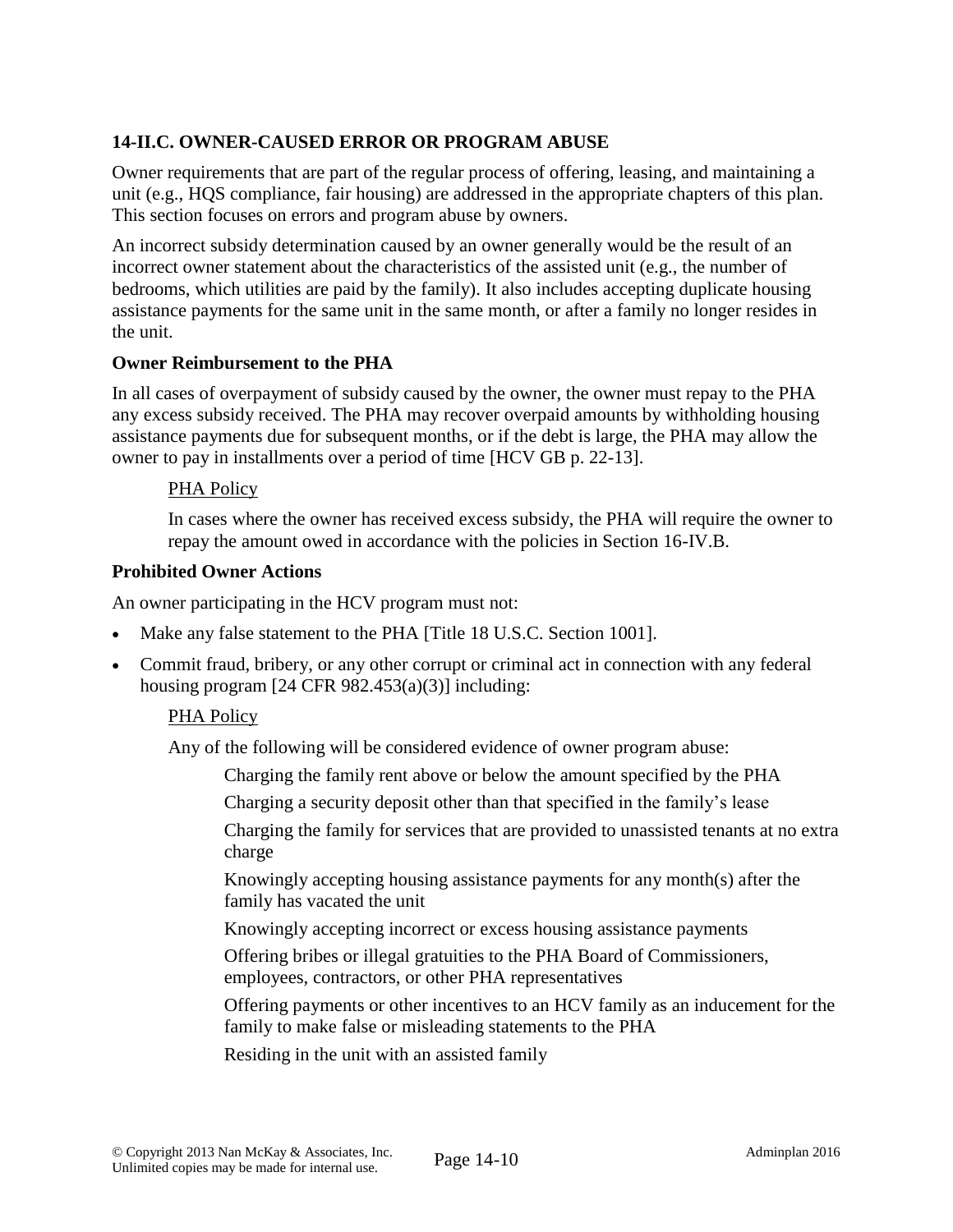## **Remedies and Penalties**

When the PHA determines that the owner has committed program abuse, the PHA may take any of the following actions:

- Require the owner to repay excess housing assistance payments, as discussed earlier in this section and in accordance with the policies in Chapter 16.
- Terminate the HAP contract (See Chapter 13).
- Bar the owner from future participation in any PHA programs.
- Refer the case to state or federal officials for criminal prosecution as described in section 14-II.E.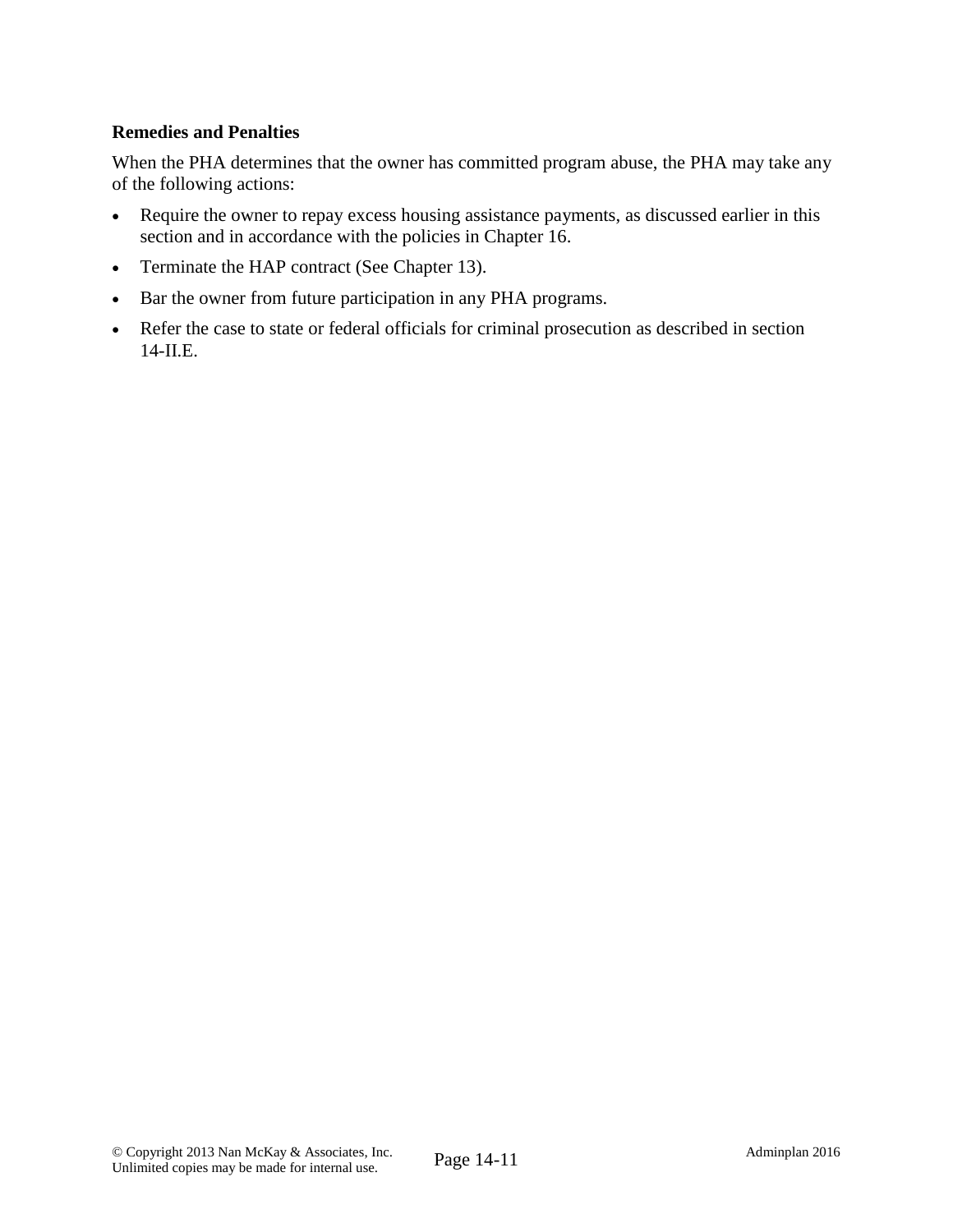# **14-II.D. PHA-CAUSED ERRORS OR PROGRAM ABUSE**

The responsibilities and expectations of PHA staff with respect to normal program administration are discussed throughout this plan. This section specifically addresses actions of a PHA staff member that are considered errors or program abuse related to the HCV program. Additional standards of conduct may be provided in the PHA personnel policy.

PHA-caused incorrect subsidy determinations include (1) failing to correctly apply HCV rules regarding family composition, income, assets, and expenses, (2) assigning the incorrect voucher size to a family, and (3) errors in calculation.

#### **Repayment to the PHA**

Neither a family nor an owner is required to repay an overpayment of subsidy if the error or program abuse is caused by PHA staff [HCV GB. 22-12].

### **PHA Reimbursement to Family or Owner**

The PHA must reimburse a family for any underpayment of subsidy, regardless of whether the underpayment was the result of staff-caused error or staff or owner program abuse. Funds for this reimbursement must come from the PHA's administrative fee reserves [HCV GB p. 22-12].

#### **Prohibited Activities**

#### PHA Policy

Any of the following will be considered evidence of program abuse by PHA staff:

Failing to comply with any HCV program requirements for personal gain

Failing to comply with any HCV program requirements as a result of a conflict of interest relationship with any applicant, participant, or owner

Seeking or accepting anything of material value from applicants, participating families, vendors, owners, contractors, or other persons who provide services or materials to the PHA

Disclosing confidential or proprietary information to outside parties

Gaining profit as a result of insider knowledge of PHA activities, policies, or practices

Misappropriating or misusing HCV funds

Destroying, concealing, removing, or inappropriately using any records related to the HCV program

Committing any other corrupt or criminal act in connection with any federal housing program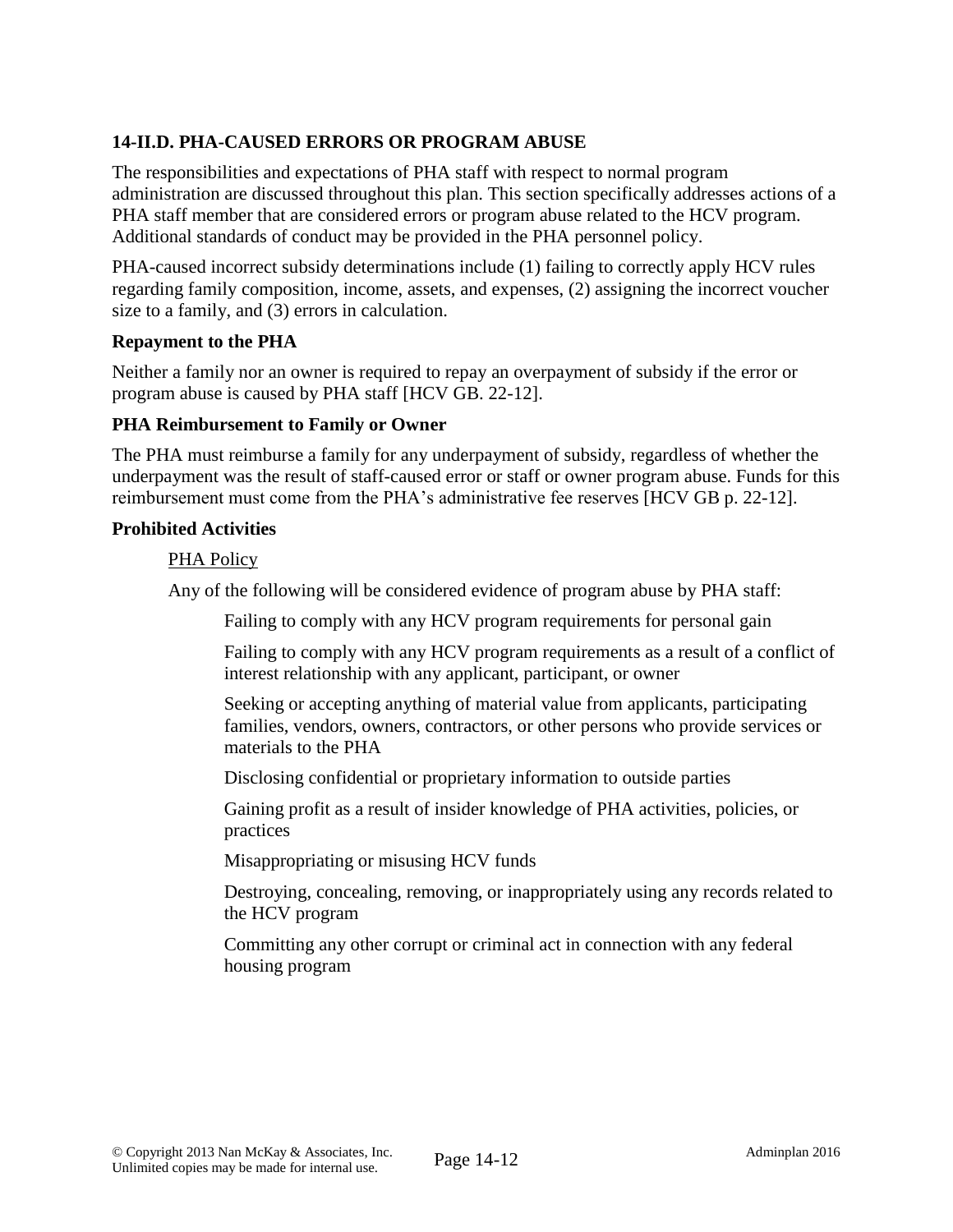## **14-II.E. CRIMINAL PROSECUTION**

#### PHA Policy

When the PHA determines that program abuse by an owner, family, or PHA staff member has occurred and the amount of overpaid subsidy meets or exceeds the threshold for prosecution under local or state law, the PHA will refer the matter to the appropriate entity for prosecution. When the amount of overpaid assistance meets or exceeds the federal threshold, the case will also be referred to the HUD Office of Inspector General (OIG).

Other criminal violations related to the HCV program will be referred to the appropriate local, state, or federal entity.